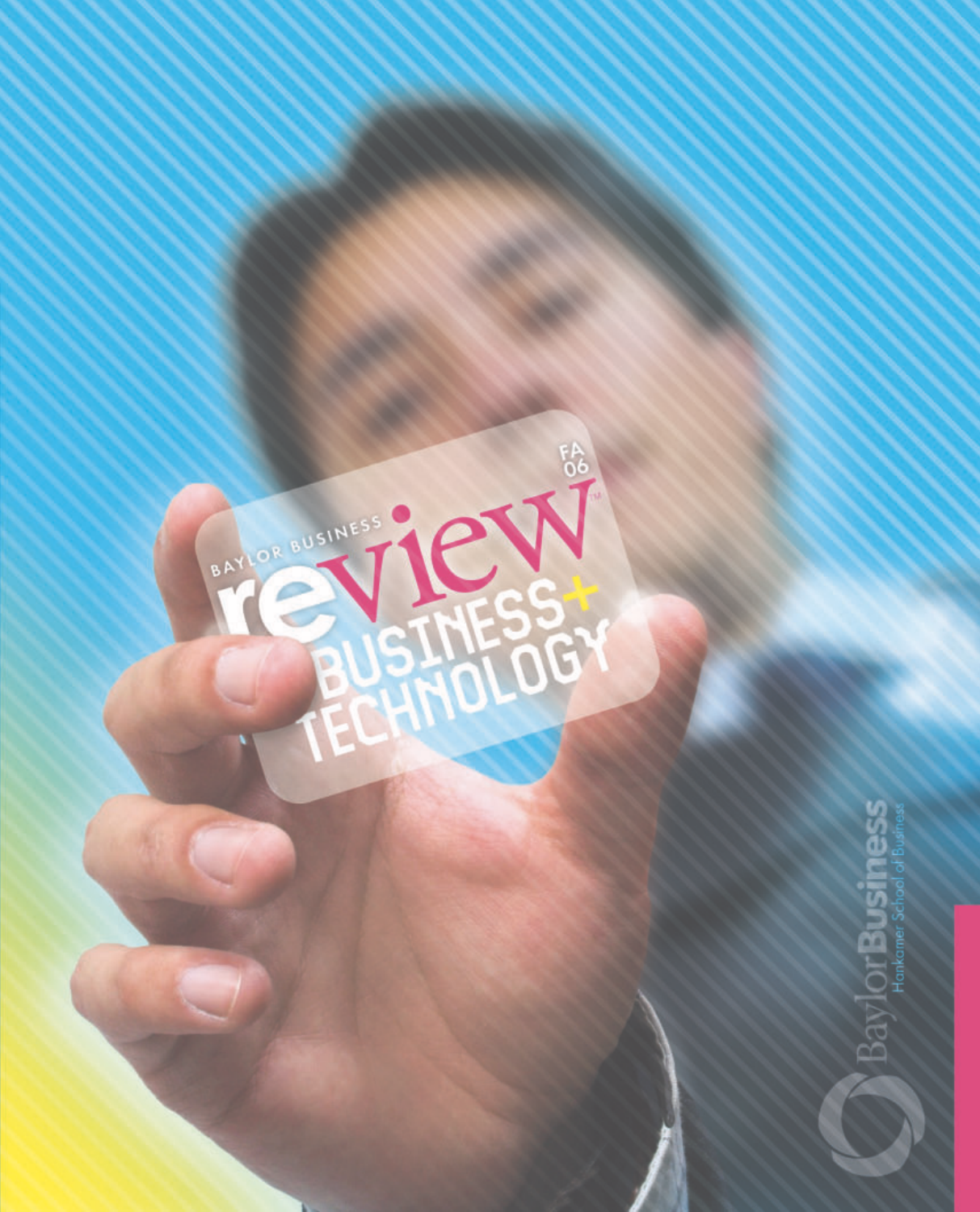

In some cases, appearance is everything. Randall Waller, Baylor Information Systems senior lécturer, definitely agrees.

www.ebsite

## BY KRISTIN TODDhetoric

Waller, who teaches business communication classes, is currently researching how leading global corporations use their Web sites to project an image of solid corporate responsibility. Through incorporating rhetorical and sociological analysis, he reveals what Web sites are really saying to consumers, government regulators and the investment community.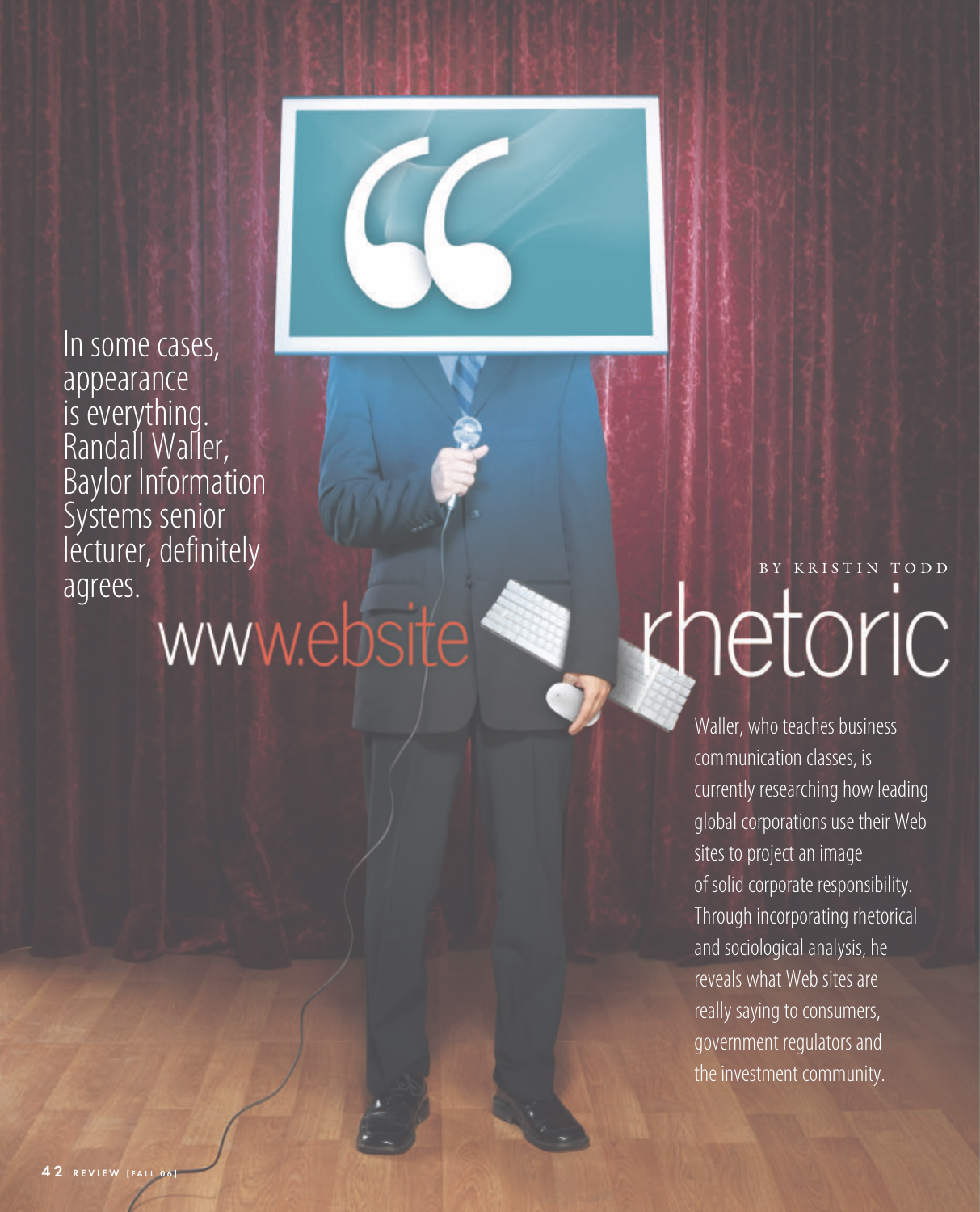

"I started out dealing with crisis communication, but that interest soon evolved into a broader interest with a personality that comes through on its Web site."

Waller said he first became interested in Web site analysis after Nike and Coca-Cola came under fire in the late '90s. Both companies conducted sophisticated, in-depth campaigns for reputation damage control.Nike enforced crisis management in 1998, after being targeted for its heavy reliance on Asian factories, many of which were portrayed as sweatshops. Unfortunately, the sweatshop scandal case exploded into an international dilemma.

"More and more research shows that today's public puts a big emphasis on how companies treat employees and the environment," he said.

Waller said companies keep a close eye on their own reputation for corporate social responsibility, or CSR. In his Nike presentation for the 2005 Association of Business Communication Conference (ABC), Waller cited four contributing factors to CSR. Sustainability movement includes environmental issues and protecting it through conservation. The second factor is economic globalization of corporations through management, marketing and design functions. Corporate campaigns and information technology are the final factors. The discrimination case filed against Coca-Cola in 1999 by a high-profile activist lawyer also captured Waller's

curiosity for how the company would respond, mainly through its Web site. He discussed the company's communication techniques used in the case in a paper he co-wrote entitled, "The Corporate Website as an Image Restoration Tool," which was presented at the 2004 ABC International Conference.

"The accusations involved racial discrimination and women's rights," he said. "Coke had to respond carefully, or they could've inflicted permanent damage on the brand. They had to focus really hard on image restoration, and they made superb use of their website."

Corporations use Web sites as portals to reduce the transmission of mixed messages through properly addressing issues at stake and generally presenting the company on the positive side of an issue. Big companies mean big bucks, which makes industry leaders more susceptible to public scrutiny.

"I read the *Wall Street Journal* and come across articles on continuing controversies affecting corporations in my area of interest almost weekly," Waller said. "High-profile companies are easy targets and surprisingly vulnerable."

Although the art of rhetoric originated with the Greeks, Waller deems this practice of persuasion applicable to today's high-tech world. He uses several strategies of translating corporate Web site content into perceivable public ideas.

"I analyze the sites from a number of angles, which brings about different perspectives and valuable insights," he said. "For instance, impression management focuses on image building, while a technique from sociology called 'framing' looks at how a message is specifically positioned for its audience."

As Waller dissects Web sites, he accumulates similarities among them such as establishing a connection with the audience.

"These company Web sites are social constructs," he said. "The messages created for them are always tailored to fit our basic values and public perceptions."

Waller points to the role of media in the dissemination of news that holds the ability to sway public opinion, which in turn affects the companies. Through this snowball effect, companies can collect dissenters who create "anti-Web sites" exposing the negative side of companies' involvement in controversial issues and making sensational allegations against them.

"Web sites have become the 'PR voice' of nearly every major corporation. Each organization has a unique image with a personality that comes through on its Web site."

"These Web sites rely, for the most part, on old media sources such as articles from the *Washington Post* or the *New York Times* to support their case against a corporation," he said. "They're nearly always backed by labor unions or activist groups."

Waller said company and counter Web sites are more influential than we may realize.

"You can see the impact of these Web sites if you read closely enough because both sides are tapping into grassroots sentiments," he said. "People who are opinion leaders and are computer literate have the power to shift the politics of these debates. These people are courted by both sides."

Issues management by company Web sites proves to be an ongoing process that demands constant regulation to support public policy debates.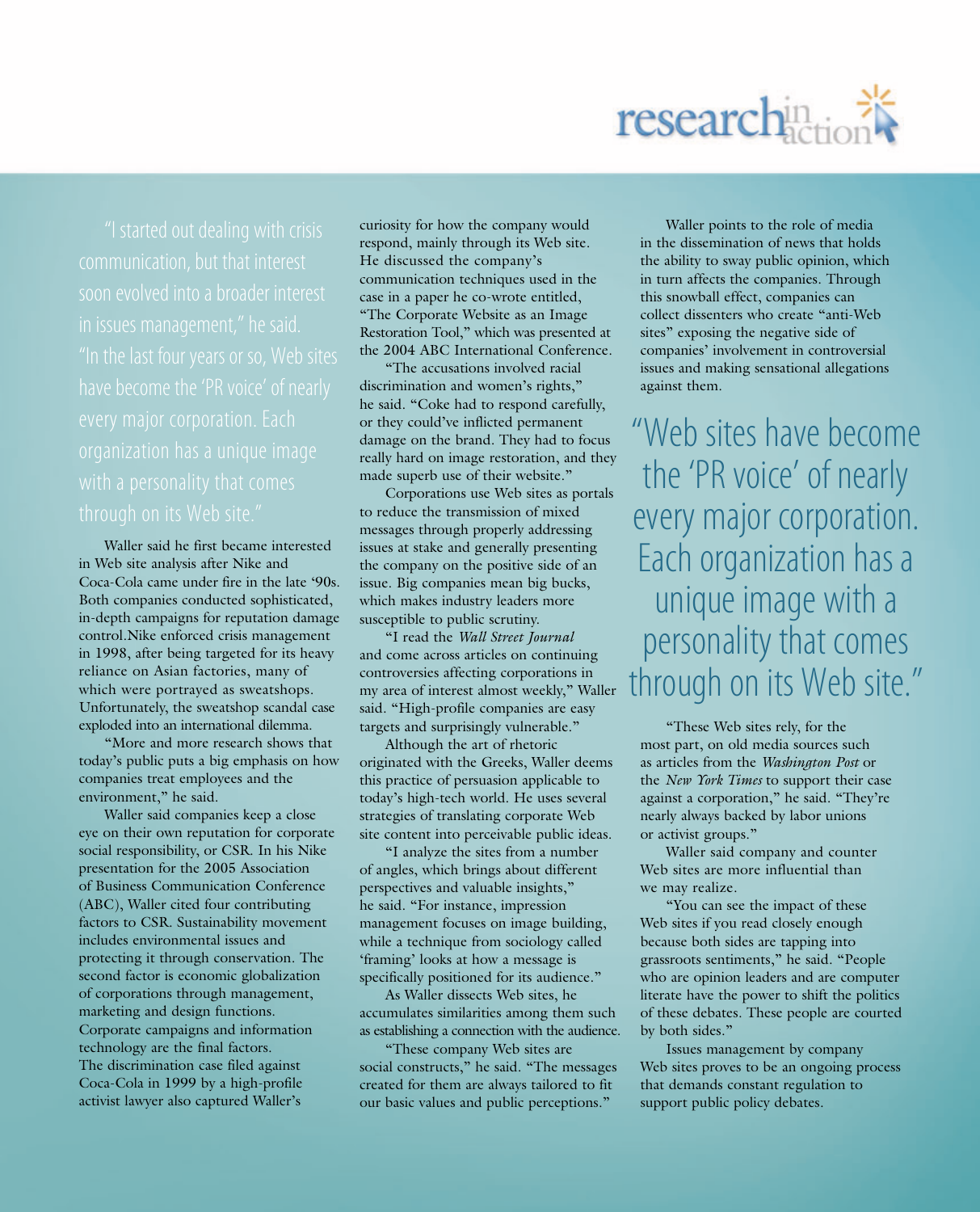"The people running these sites are technically and rhetorically savvy," Waller said. "These sites give us political theater. Each one uses some form of storytelling to make its message vivid and compelling."

The analytical process for the Web sites is anything but simple, demanding a wide array of skills.

"I think this is one of the most multidisciplinary things a researcher in my field can do," he said. "It requires knowledge of the business world, communication theory, ancient and modern rhetoric, sociology, political science and computer technology. But, I think we're dealing with something in its infancy. Web site communication has the potential to be bigger than TV someday when it comes to public policy debates."

The man has a point. Internet access is available internationally around the clock. Web sites are flexible as they can be quickly updated to address morphing issues. They are also more cost-effective than printed brochures, which can quickly become outdated.

"Web sites have the technology to reflect the two faces of a corporation: internal and external," he said. "When you look at a corporation, it's either legitimate or illegitimate. Without a legitimate reputation, you're in trouble."

Waller has also co-authored a paper on ExxonMobil and BP Web sites, which he presented in Oslo, Norway. As for the future, he has Wal-Mart on his analytical radar and intentions of studying food processing and pharmaceutical corporations.

"It seems likely now that obesity/diabetes issues and prescription drugs with dangerous side effects will be targeted just like tobacco in the 1990s," he said.

So why should society care about what company Web sites have to say?

"These company Web sites are dealing with issues that touch nearly every one of us as consumers," he said. "The messages communicated on the Web sites often indicate the direction of important policy debates on everything from health to pollution concerns."

Waller plans to continue his research and eventually compile analyzed Web site cases into a book.

"The Web puts everyone into the loop of dialogue on business decisionmaking and public policy debates," he said. "Each site has a story to tell, and they're sticking to it."

BY KRISTIN TODD

 $+$ information technology

culture